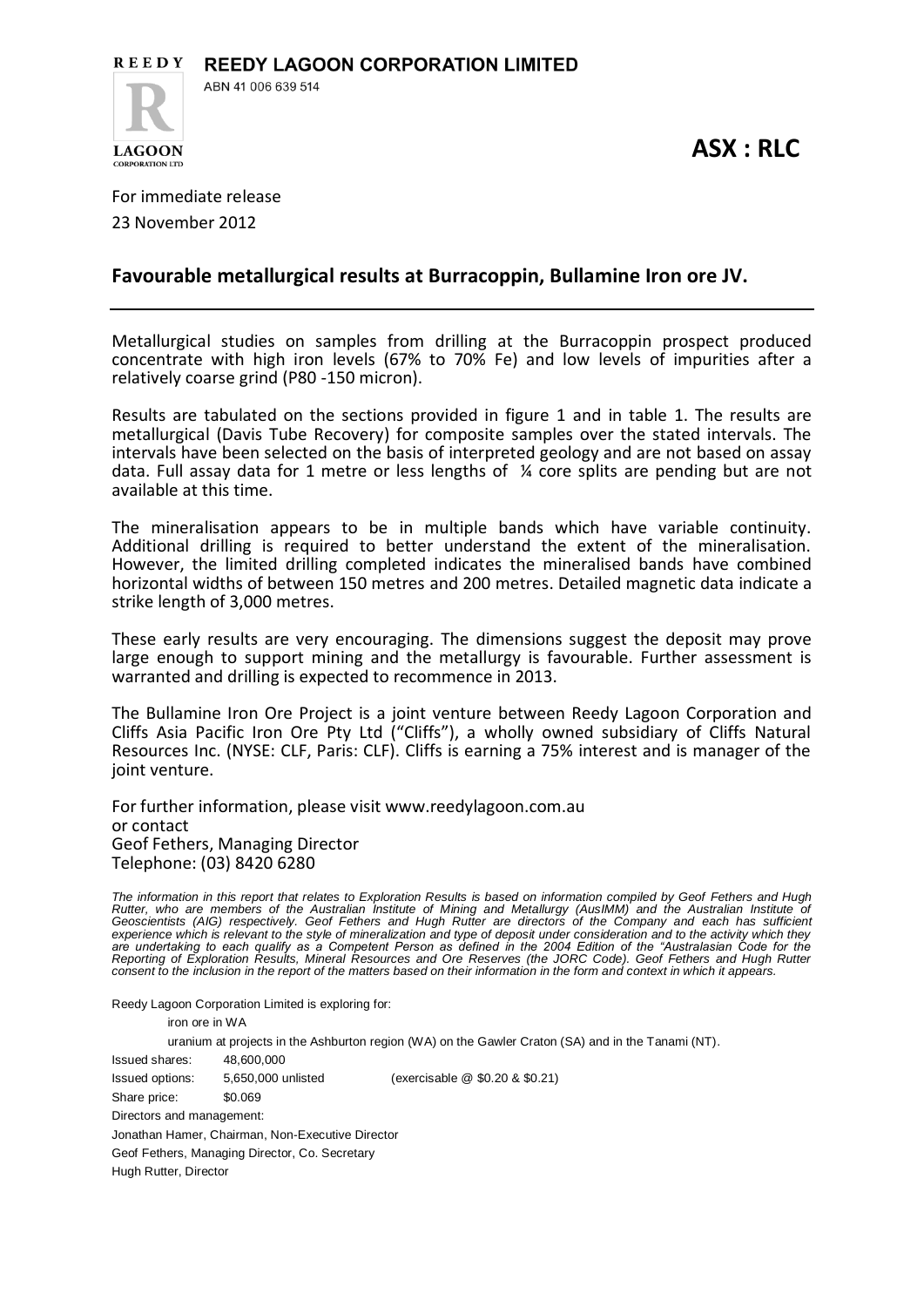

Figure 1. Bullamine Prospect sections for diamond drilling completed to date.

Results are for composite samples over the intervals stated. Full assay data are being obtained for 1 metre or less lengths of ¼ core splits but are not available at this time. The metallurgical data has been reported by BV Amdel, an independent laboratory in Perth.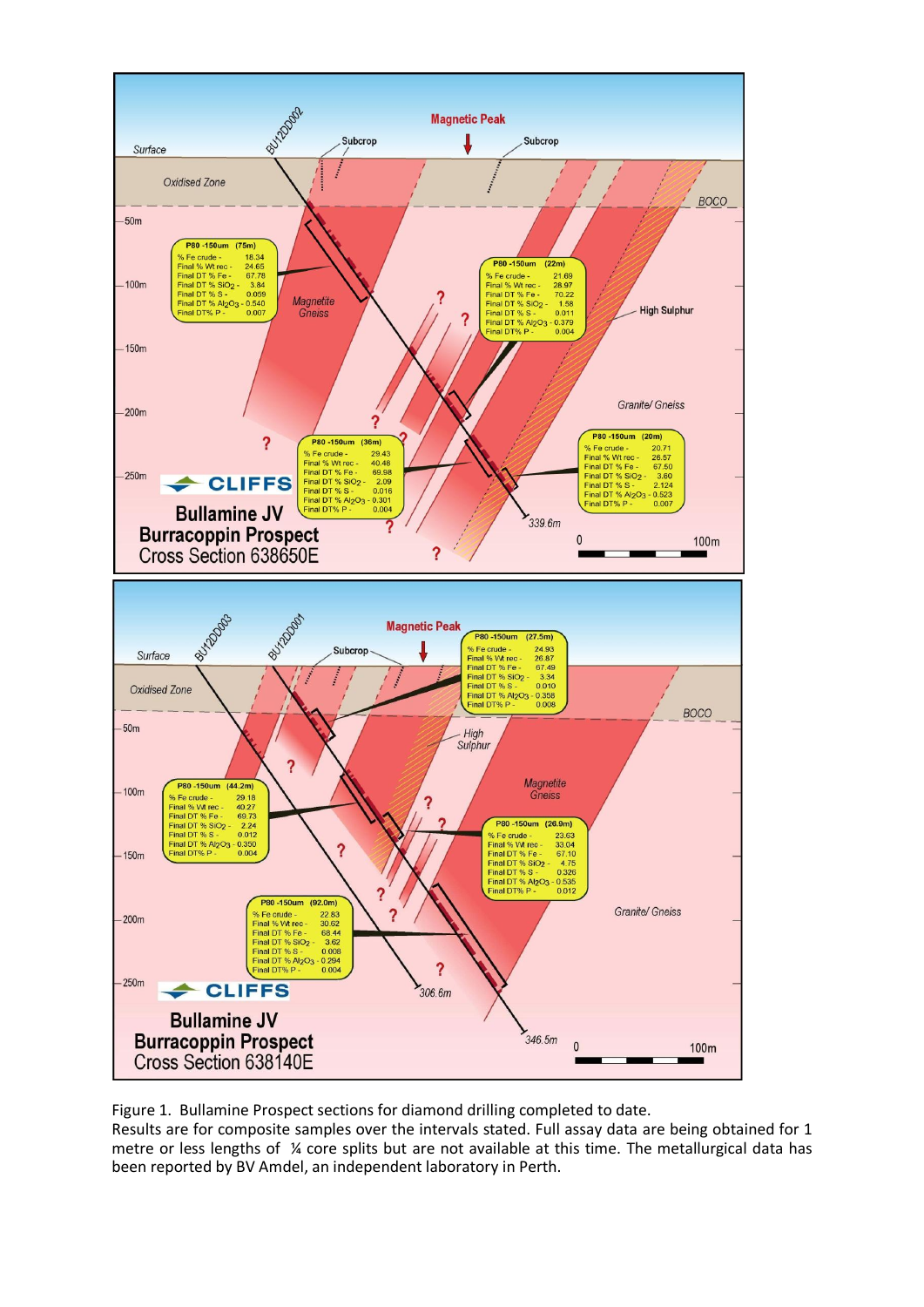| hole      | interval | crude | DT wgt rec | Concentrate DTR for P80 - 150 micron |                   |       |                                 |       |  |  |
|-----------|----------|-------|------------|--------------------------------------|-------------------|-------|---------------------------------|-------|--|--|
|           | m        | % Fe  | % WR       | %Fe                                  | %SiO <sub>2</sub> | %S    | %Al <sub>2</sub> O <sub>3</sub> | %P    |  |  |
| BU12DD001 | 27.5     | 24.93 | 26.87      | 67.49                                | 3.34              | 0.010 | 0.358                           | 0.008 |  |  |
| BU12DD001 | 26.9     | 23.63 | 33.04      | 67.10                                | 4.75              | 0.326 | 0.535                           | 0.012 |  |  |
| BU12DD001 | 92.0     | 22.83 | 30.62      | 68.44                                | 3.62              | 0.008 | 0.294                           | 0.004 |  |  |
| BU12DD002 | 75.0     | 18.34 | 24.65      | 67.78                                | 3.84              | 0.059 | 0.540                           | 0.007 |  |  |
| BU12DD002 | 22.0     | 21.69 | 28.97      | 70.22                                | 1.58              | 0.011 | 0.379                           | 0.004 |  |  |
| BU12DD002 | 36.0     | 29.43 | 40.48      | 69.98                                | 2.09              | 0.016 | 0.301                           | 0.004 |  |  |
| BU12DD002 | 20.0     | 20.71 | 26.57      | 67.50                                | 3.60              | 2.124 | 0.523                           | 0.007 |  |  |

Table 1: Metallurgical results from diamond drilling completed at the Burracoppin prospect.

*Results are for composite samples over the intervals stated. The metallurgical data has been reported by BV Amdel, an independent laboratory in Perth.* 



Figure 2: Map of the Bullamine iron ore project area with location of the Burracoppin Prospect indicated within KELL 4. Prior drilling has intersected magnetite mineralisation at the Wongamine prospect (NOR 1) and at the Chitterberin deposit within KELL 5.